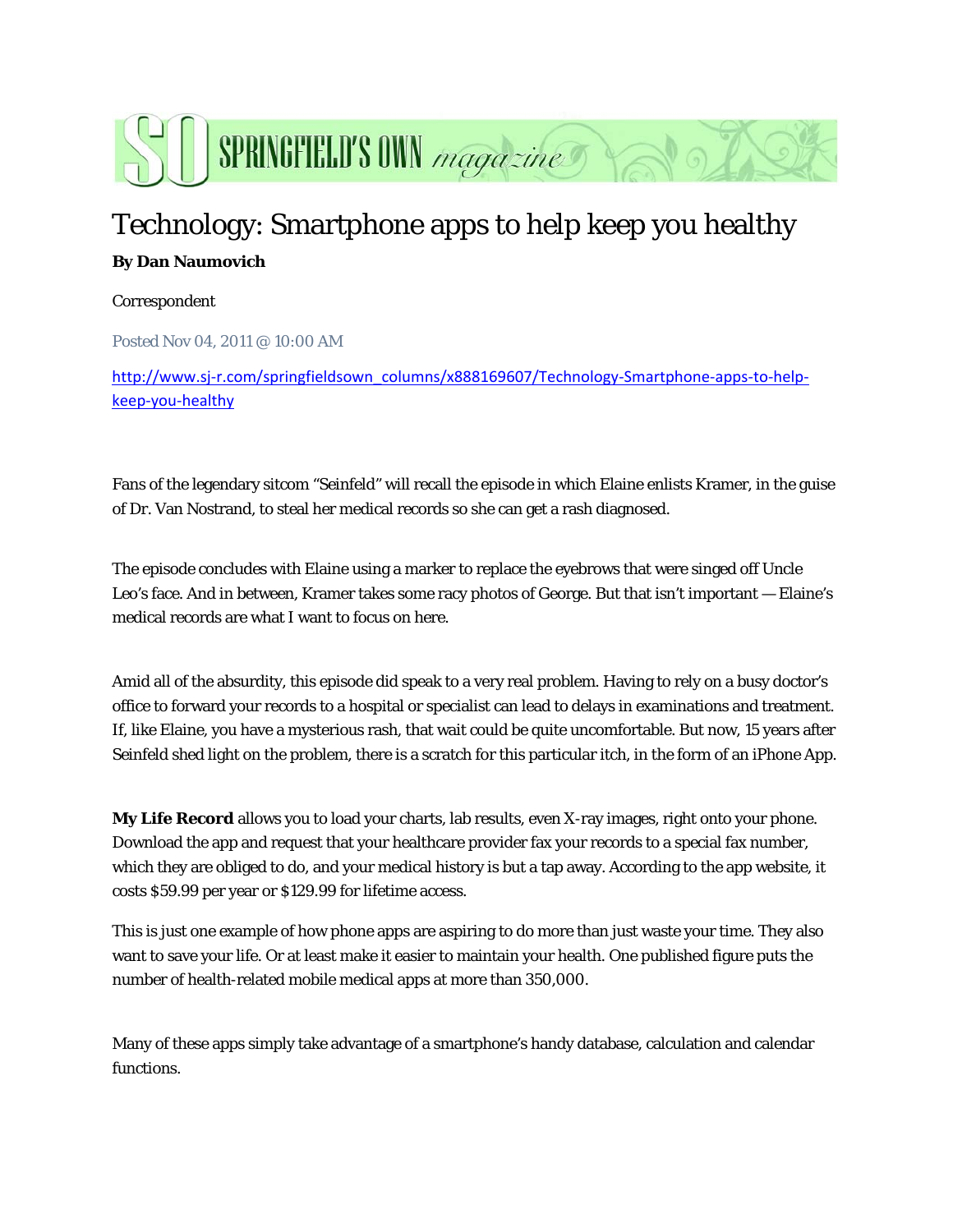The **Diabetes Pilot** allows users to record glucose levels, medications, diet, weight and exercise workouts. Insulin requirements can be calculated based on glucose levels and nutritional intake, and reports are generated to track progress. It's available for \$29.99 on Windows Mobile and Palm devices, and \$11.99 for Apple handhelds.

There also are numerous apps for those trying to control their blood pressure. These allow users to track their medications, nutrition and exercise and generate reports to correlate these factors with blood pressure counts.

Recording and managing health-related information is all well and good, but it doesn't really fall into that category of amazing feats of technology. The real-time measurement and monitoring of body functions that is where all the cool apps are at.

Folks concerned about their blood pressure no longer have to wait for their next doctor's appointment or a trip to the Wal-Mart pharmacy. In June, the FDA cleared the **Withings Blood Pressure Monitor**(available online at Walgreens for \$99.99), praising its non-invasiveness. The cuff connects to an iPhone, iPad or iTouch, where the results are recorded along with the date and time. Users are warned if the numbers fall into an unhealthy range, and the app offers an easy way to email the results to a physician.

Waiting on a baby? **Contraction Master** (\$1.99) allows pregnant women to easily track their contractions with a single tap. Then there is**My Baby's Beat** (\$3.99), which uses the phone's microphone to pick up a baby's heartbeat in utero and amplify it, as a stethoscope would, so expectant couples can hear that wondrous sound. It is worth noting that critics claim that such apps are unnecessary for a healthy pregnancy, or, in the case of the Contraction Master, can inhibit the natural progression of labor.

To keep track of the ol' ticker, there is the **iStethoscope Pro** app. For just 99 cents, you can press your iPhone's microphone to your chest (remove the phone's cover first), put in the earbuds and bop to the beat of your heart. A spectrogram of the audio can be emailed to your physician. Just remember, as the iStethoscope website points out, this is for entertainment purposes only.

The disclaimers and criticisms of these more adventurous health-care apps aren't unusual. Any technology that allows consumers to self-diagnose a condition has potential liability concerns. That is why the FDA is getting more involved with these technologies, much to the chagrin of some developers.

In July, the FDA released draft guidelines that would regulate mobile medical applications. The guidelines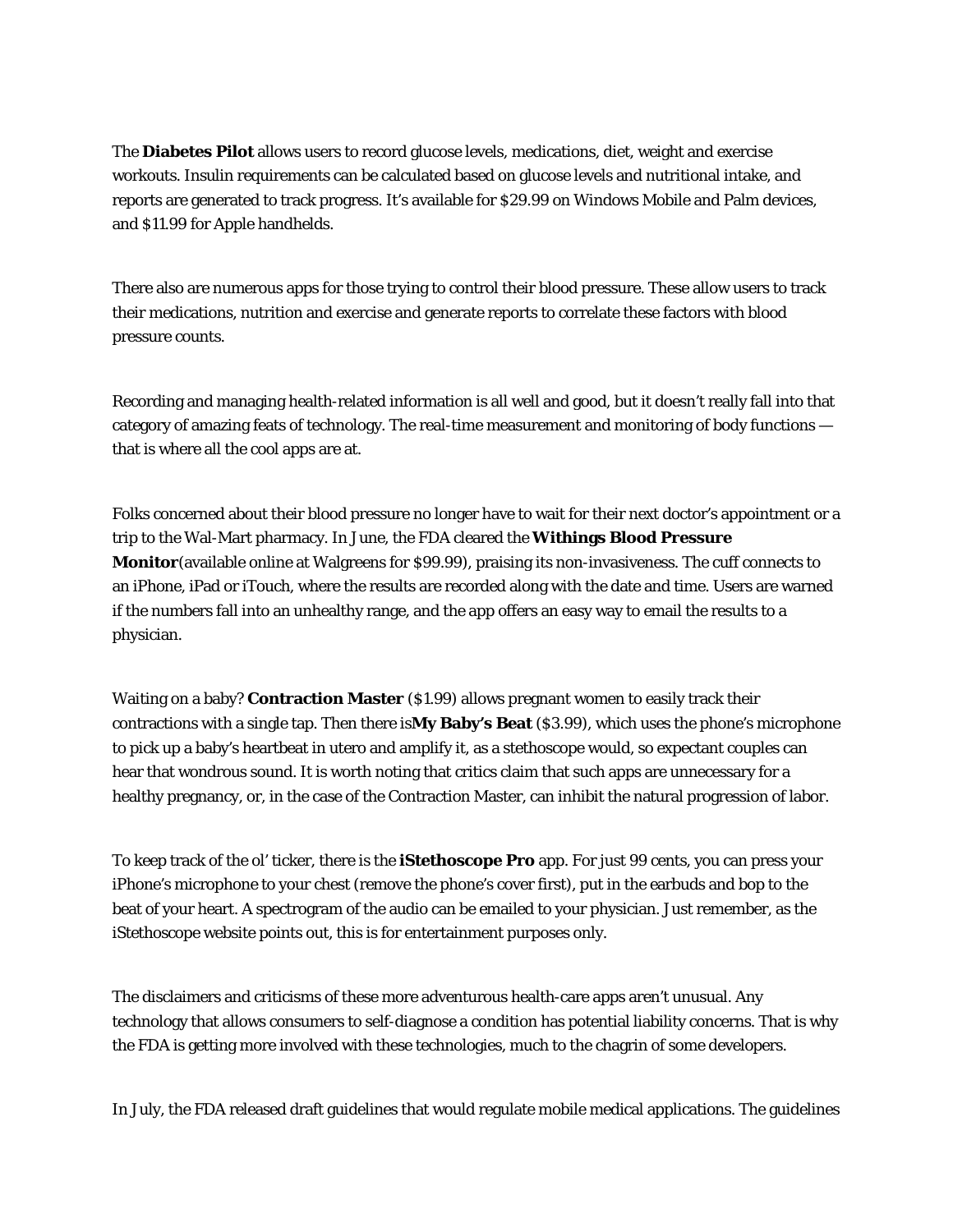cover those apps that allow smartphones to be used as medical devices, and those that provide diagnosis or treatment recommendations.

This would presumably include apps such as WebMD for iPhone and Android (free). A feature in this app allows users to enter symptoms to find maladies and ailments that match their condition. Potentially, a person facing a serious issue could dismiss it as something innocuous and put off seeking treatment. Thus, the FDA's concern.

The argument against regulating such apps is that similar services already are available online, including a symptom checker program on the WebMD website, that are not subject to approval.

While FDA involvement may slow development in this field, and there will certainly be more offerings that don't live up to their billing, look for exciting new things in health-care apps in the coming years.

Your smartphone can't replace the family doctor, but it can help you in maintaining your health between appointments.

Fans of the legendary sitcom "Seinfeld" will recall the episode in which Elaine enlists Kramer, in the guise of Dr. Van Nostrand, to steal her medical records so she can get a rash diagnosed.

The episode concludes with Elaine using a marker to replace the eyebrows that were singed off Uncle Leo's face. And in between, Kramer takes some racy photos of George. But that isn't important — Elaine's medical records are what I want to focus on here.

Amid all of the absurdity, this episode did speak to a very real problem. Having to rely on a busy doctor's office to forward your records to a hospital or specialist can lead to delays in examinations and treatment. If, like Elaine, you have a mysterious rash, that wait could be quite uncomfortable. But now, 15 years after Seinfeld shed light on the problem, there is a scratch for this particular itch, in the form of an iPhone App.

**My Life Record** allows you to load your charts, lab results, even X-ray images, right onto your phone. Download the app and request that your healthcare provider fax your records to a special fax number, which they are obliged to do, and your medical history is but a tap away. According to the app website, it costs \$59.99 per year or \$129.99 for lifetime access.

This is just one example of how phone apps are aspiring to do more than just waste your time. They also want to save your life. Or at least make it easier to maintain your health. One published figure puts the number of health-related mobile medical apps at more than 350,000.

Many of these apps simply take advantage of a smartphone's handy database, calculation and calendar functions.

The **Diabetes Pilot** allows users to record glucose levels, medications, diet, weight and exercise workouts. Insulin requirements can be calculated based on glucose levels and nutritional intake, and